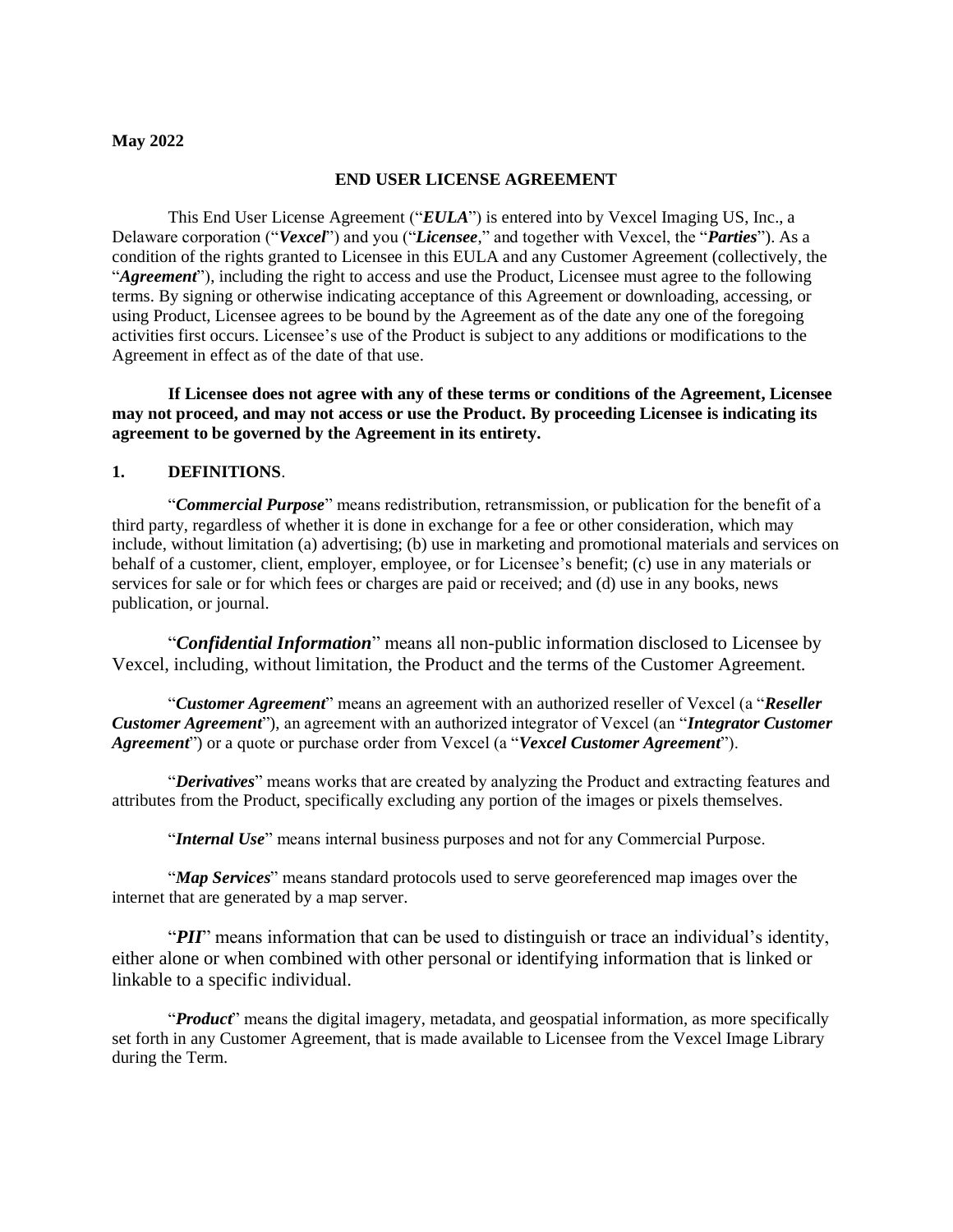"*Software*" means all code provided by Vexcel used to access the Product, including but not limited to the Vexcel API and the Vexcel Viewer.

"*Term*" means the term specified in the Vexcel Customer Agreement or Reseller Customer Agreement, and in the case of an Integrator Customer Agreement, the shorter of the term specified in the Integrator Customer Agreement or the term specified in the agreement between such integrator and Vexcel.

"*Vexcel API*" means the application programming interface that Vexcel currently provides to its customers that enables a user to access the Vexcel Data Platform programmatically, including Map Services.

"*Vexcel Data Platform*" means Vexcel's hybrid cloud-based service providing imagery and derivative data products.

"*Vexcel Image Library*" means the off-the-shelf collection of digital imagery, metadata, and geospatial information generally made available to Vexcel's customers.

"*Viewer*" means Vexcel's browser-based viewing application that allows users to interact with the Product.

## **2. LICENSE TERMS**.

2.1. License Grant. Vexcel grants to Licensee during the Term a non-exclusive, nontransferable license to use the Product in the manner described in the applicable Customer Agreement, but in any case no broader than the following: to (a) use, reproduce, and modify the Product; (b) resample the Product to a smaller size and/or modify the Product to overlay graphics, text, and/or other content (collectively, "*Modified Product*"); and (c) create Derivatives, *provided* that in all cases of (a)-(c) such use is solely for Licensee's Internal Use as described in any Customer Agreement, and such use is in compliance with the Agreement (the "*License*"). This License is limited to Licensee and may not be used by any affiliates.

2.2. Permitted Sublicensees. Licensee may grant its contractors (e.g., third-party developers that provide services to Licensee) a sublicense to exercise the rights Licensee has under the License solely for the benefit of Licensee (a "*Permitted Sublicensee*"). Licensee must enter into a binding written agreement with each Permitted Sublicensee that contains terms that (a) are no less restrictive and protective of Vexcel than this EULA; (b) establish limits on the Permitted Sublicensee's usage of the Product consistent with the terms of this Agreement; and (c) state that Vexcel is an express third-party beneficiary of the agreement and entitled to enforce the terms and conditions of the agreement applicable to this Agreement (the "*Sublicense Agreement*"). The Sublicense Agreement may not allow further sublicenses to any other parties.

### 2.3. License Restrictions.

(a) *Limitations on Use*. Licensee shall not, and shall not permit its personnel, Permitted Sublicensees, or any third party to do any of the following, except and solely to the extent expressly permitted by Section 2.1 (License Grant): (i) copy, reproduce, modify, market, grant access to, display,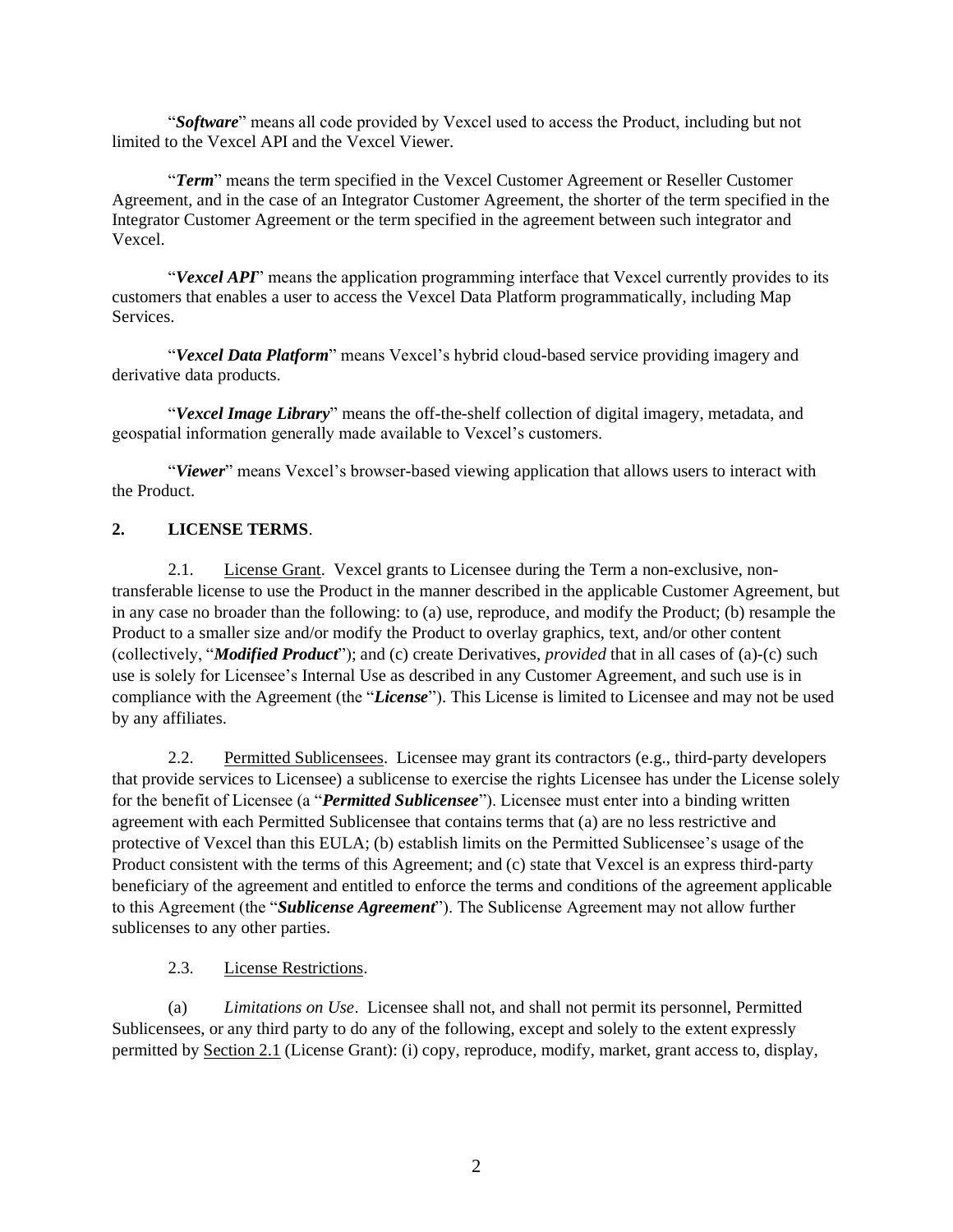distribute, sell, rent, lease, sublicense, assign, or commercially exploit the Product; or (ii) remove, bypass, or circumvent any electronic or other forms of protection measure included on or with the Product.

(b) *No Competing Imagery or Offerings*. Licensee and Permitted Sublicensees may not benchmark, create, or improve a competing commercial imagery dataset, analytics offering, or data service composed of the Product or Derivatives or otherwise utilizing the Product.

(c) *Limitations on Downloading and Storing the Product*. Licensee shall not store Product or Modified Product in its internal database for more than one week after downloading. Upon termination of the Agreement, Licensee and Permitted Sublicensees must destroy all downloaded Product, Modified Product, and Derivatives and provide an officer's certificate certifying compliance with this section. Notwithstanding the foregoing, Licensee and Permitted Sublicensees may retain the Product, Modified Product, and Derivatives as part of regular computer back-ups for the period such records are normally archived so long as Licensee and Permitted Sublicensees do not access such Product, Modified Product, or Derivatives unless required to pursuant to an external audit or legal proceedings.

2.4. Right to Modify the Product. Vexcel may from time to time, in its sole discretion, discontinue developing, producing, licensing, or distributing the Product and may modify or replace the Product.

2.5. Excessive Use. Vexcel may monitor for excessive consumption of network resources and may take technical or other remedies deemed necessary to prevent or eliminate any excessive consumption. If Licensee's consumption of the Product is deemed excessive by Vexcel, based on the average use of the Product by other customers, Vexcel may terminate Licensee's License or adjust the Fees.

# **3. OWNERSHIP AND ATTRIBUTION**.

3.1. Ownership. Vexcel owns all right, title, and interest in the Product, all materials used by Vexcel to provide the Product, all copies thereof and customizations and modifications thereto, and all Vexcel trademarks and trade names (collectively, the "*Vexcel Materials*"). Except for the License, nothing herein transfers or conveys to Licensee or any Permitted Sublicensee any right, title, or interest in the Vexcel Materials. Licensee shall not take any action with respect to Vexcel's intellectual property that is inconsistent with the foregoing.

3.2. Attribution Requirements. Licensee shall not delete, alter, cover, or distort any copyright, trademark, or other proprietary-rights notice placed by Vexcel on or in the Product. Licensee shall also ensure that all Product, Modified Product, and Derivatives display the following copyright notice: Vexcel Imaging US Inc. © [YEAR].

# **4. LICENSEE RESPONSIBILITIES**.

4.1. Access Security. Licensee must keep its users' login credentials, including, without limitation, usernames and passwords, secure and confidential and must use commercially reasonable efforts to prevent unauthorized access to or use of its account. Licensee must promptly notify Vexcel of any unauthorized access or use of the Product.

4.2. Sublicense Agreements. Licensee shall enforce each Sublicense Agreement with at least the same degree of diligence that Licensee uses to enforce similar agreements for its own products and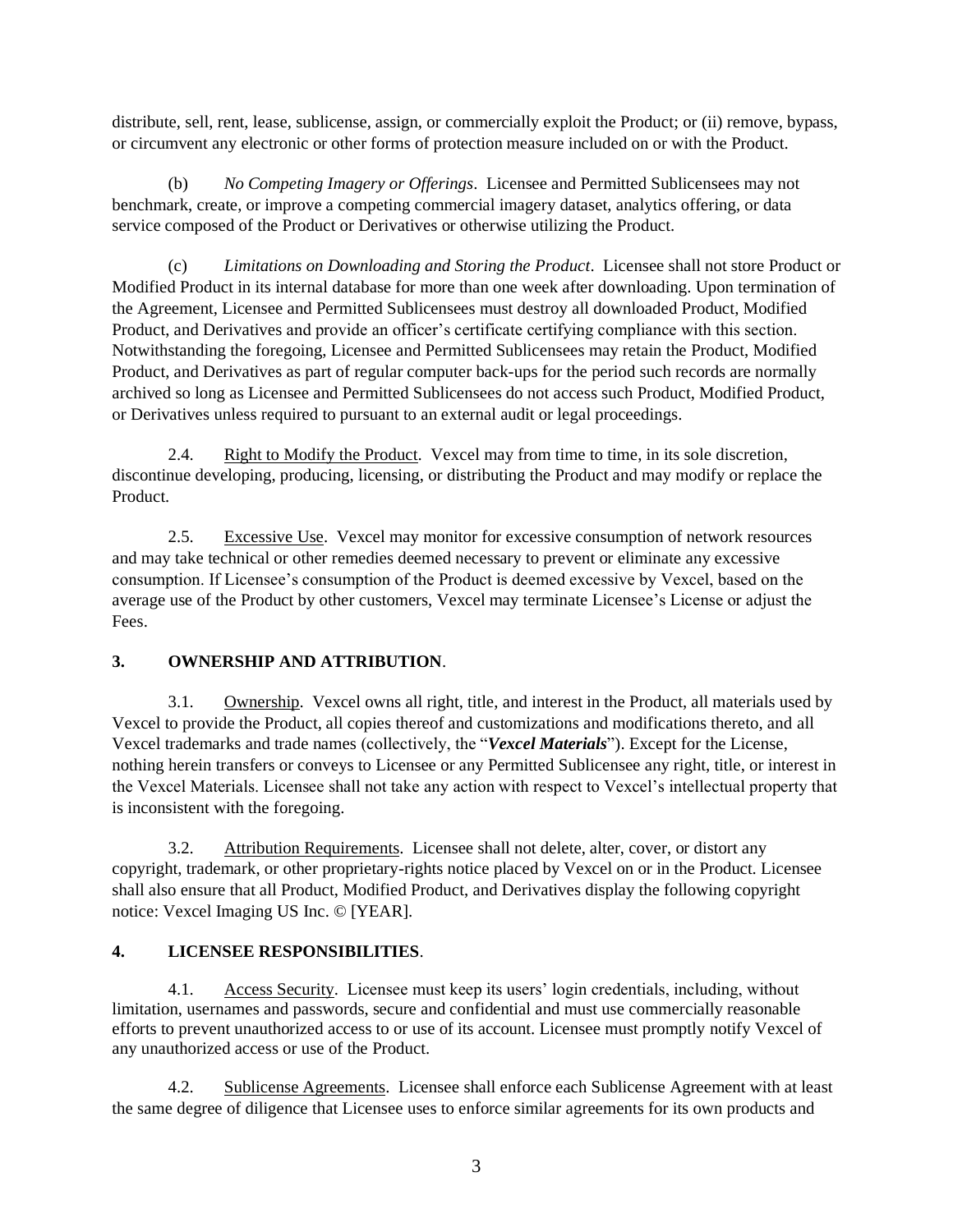services, but in no event less than reasonable efforts. Licensee shall immediately notify Vexcel if Licensee becomes aware of any breach of any Sublicense Agreement. Licensee shall immediately terminate a Permitted Sublicensee's access to the Product following termination of a Sublicense Agreement.

4.3. Record-Keeping. During the Term and for three years following the Term, Licensee shall maintain complete and accurate records with respect to Licensee's access to and use of the Product. Vexcel has the right, during normal business hours and upon at least five-business-day notice, to have a reputable independent accounting firm selected by Vexcel, which is subject to reasonable confidentiality obligations, audit Licensee's records relating to Licensee's use of the Product to verify that Licensee has complied with the terms and conditions of the Agreement. Vexcel shall fund the audit, but if the audit reveals that Licensee failed to comply with the Agreement then Licensee shall reimburse Vexcel for the reasonable costs of such audit. Licensee shall promptly correct any compliance deficiencies identified by the audit and pay Vexcel any amounts shown by any such audit to be owing, plus 1.5% monthly interest.

4.4. Compliance with Laws. Licensee shall comply with all applicable laws and regulations in performing its obligations under the Agreement, including all applicable employment, tax, dataprivacy, export control, and environmental laws and regulations. Licensee shall not export, re-export, sell, resell or transfer any third-party data or any export-controlled commodity, technical data or software (a) in violation of any law, regulation, order, policy or other limitation imposed by the United States (including the United States Export Administration regulations) or any other government authority with jurisdiction; (b) to any country in violation of any applicable embargo; or (c) to any country for which an export license or other governmental approval is required at the time of export, without first obtaining all necessary licenses or equivalent. Without limiting the foregoing, Licensee shall comply with the United States Foreign Corrupt Practices Act and any anti-bribery or similar law or regulation in any jurisdiction where business is conducted or services performed in connection with the Agreement.

4.5. Compliance with Terms of Google Maps/Google Earth for Viewer Use. The Viewer (if Licensee is provided access to the Viewer under its Customer Agreement) may use geocoding services accessed from Google Maps/Google Earth. Licensee shall comply with the Google Maps/Google Earth Additional Terms of Service posted a[t https://www.google.com/intl/en\\_us/help/terms\\_maps.html](https://www.google.com/intl/en_us/help/terms_maps.html) (the "*Google-Maps Terms*") when using any Google geocoding services. If there is any inconsistency between the Agreement and the Google-Maps Terms, the Google-Maps Terms will control.

4.6. FCRA. Licensee acknowledges and agrees that the Product is not a consumer report (as defined in the Fair Credit Reporting Act ("*FCRA*")) and may not be used for any purpose permitted by the FCRA.

4.7. No PII. Licensee shall not share any PII with Vexcel when accessing or using the Product in any manner. Vexcel does not accept PII associated with Licensee's licensing of the Product and hereby rejects any submissions of PII.

4.8. No Reverse-Engineering. Licensee shall not reverse engineer, decompile, or otherwise attempt to derive the source code, techniques, processes, algorithms, know-how, or other information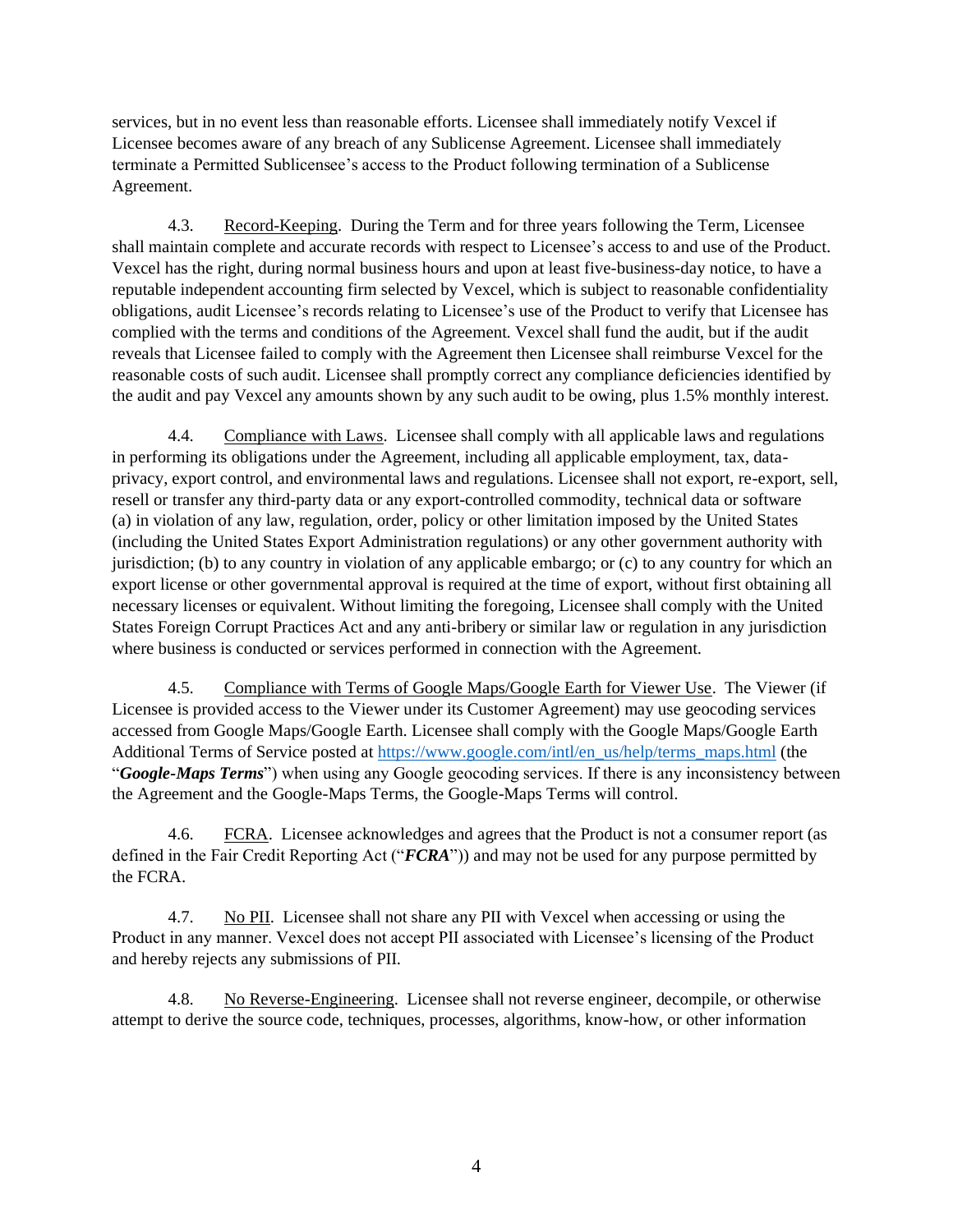from the executable code portions of the Software or the Vexcel Data Platform, except to the extent allowed by applicable law.

**5. CONFIDENTIALITY**. Licensee shall not disclose any Confidential Information to any third party without Vexcel's prior written consent and shall limit access to Confidential Information to those of Licensee's personnel and contractors who require access to Confidential Information for purposes consistent with the terms of this EULA, and in the case of contractors, who have signed confidentiality agreements with Licensee containing obligations no less stringent than those set forth in this EULA. Licensee shall use the same degree of care to protect the Confidential Information that Licensee uses to protect the confidentiality of its own like confidential information, but in any event not less than reasonable care.

# **6. WARRANTY DISCLAIMER**

6.1. No Warranties. ALL PRODUCT AND ANY SOFTWARE ARE PROVIDED "AS IS" WITHOUT ANY WARRANTY OF ANY KIND, AND VEXCEL DISCLAIMS (TO THE GREATEST EXTENT PERMISSIBLE UNDER APPLICABLE LAW) ALL OTHER WARRANTIES, EXPRESS, IMPLIED, STATUTORY, OR OTHERWISE, RELATING TO THE PRODUCT AND THE SOFTWARE, INCLUDING BUT NOT LIMITED TO ANY WARRANTIES OF MERCHANTABILITY, FITNESS FOR A PARTICULAR PURPOSE, TITLE AND NON-INFRINGEMENT, MISAPPROPRIATION OF INTELLECTUAL PROPERTY RIGHTS OF A THIRD PARTY, CUSTOM, TRADE, QUIET ENJOYMENT, ACCURACY OF INFORMATION, CONTENT, OR RESULTS, OR CONDITIONS ARISING UNDER ANY OTHER LEGAL REQUIREMENT. VEXCEL DOES NOT WARRANT THAT (a) THE PRODUCT OR THE SOFTWARE WILL MEET THE BUSINESS REQUIREMENTS OF LICENSEE; (b) THE PRODUCT OR THE SOFTWARE WILL BE ACCESSIBLE, AVAILABLE, ACCURATE, CURRENT, OR COMPLETE, OR THAT THE OPERATION OF THE PRODUCT OR THE SOFTWARE WILL BE COMPLETELY SECURE, ERROR-FREE, OR UNINTERRUPTED; OR (c) ALL ERRORS WILL BE CORRECTED. VEXCEL SHALL HAVE NO LIABILITY FOR ANY DELAYS OR INTERRUPTIONS IN ACCESS TO OR USE OF THE PRODUCT OR SOFTWARE RESULTING FROM USE OF THE INTERNET AND/OR TELECOMMUNICATIONS CONNECTIONS OR EQUIPMENT. THE SUPPLIERS OF VEXCEL MAKE NO DIRECT WARRANTY OF ANY KIND TO LICENSEE UNDER THIS AGREEMENT

6.2. Potential Adverse Impact to Use of the Product. Access to the Product through the Software may be impacted by the following:

(a) any services, hardware, or software provided by Licensee or by a third party, including issues resulting from inadequate bandwidth or related to Licensee's or third-party software or services, such as cloud platform services;

(b) Licensee's use of the Product after Vexcel advised Licensee to modify Licensee's use of the Product, if Licensee did not modify its use as advised;

(c) Licensee's unauthorized action or lack of action when required, or unauthorized action or lack of action when required by Licensee's employees, agents, contractors, or vendors, or anyone gaining access to the Vexcel Data Platform by means of Licensee's passwords or equipment, or otherwise resulting from Licensee's failure to follow appropriate security practices;

(d) Licensee's failure to adhere to any required configurations, use supported platforms, follow any policies for acceptable use, or Licensee engaging in excessive use or attempting to use the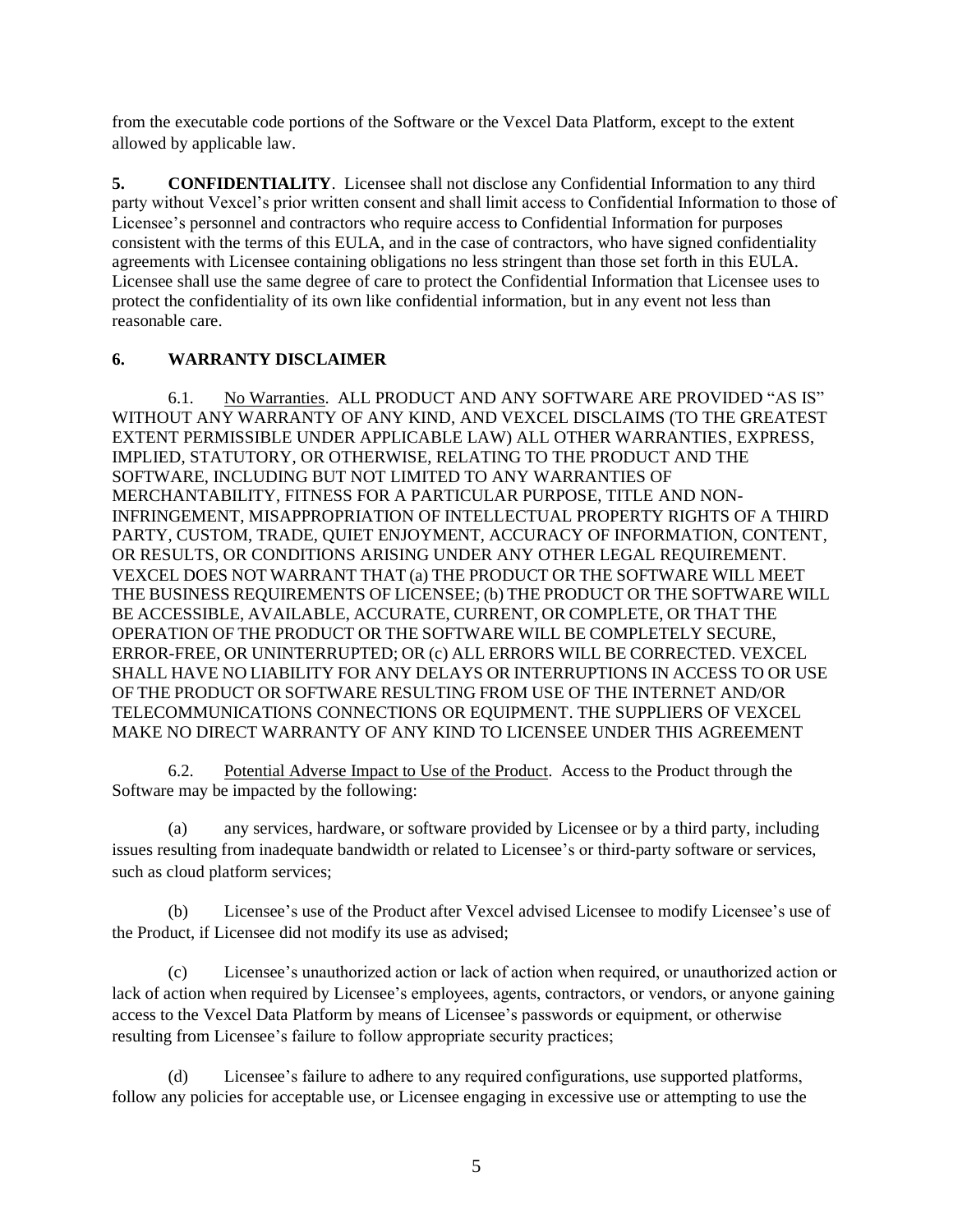Product in a manner inconsistent with the features and functionality of the Product (for example, attempts to perform operations that are not supported) or inconsistent with Vexcel's published guidance;

(e) faulty input, instructions, or arguments (for example, requests to access files that do not exist); or

(f) Licensee's attempts to perform operations that resulted in Vexcel's throttling of suspected abusive behavior.

**7. INDEMNIFICATION**. Licensee shall indemnify, defend, and hold harmless Vexcel, its affiliates, employees, officers, directors, and shareholders from any third-party claim that arises from (a "*Vexcel Claim*") (a) an allegation that any Derivative or Modified Product, or any products or services provided by Licensee or a third party that are bundled, sold, or used with the Product under this Agreement, infringe any intellectual property rights of a third party; (b) the use of the Product or a Derivative by Licensee or a Permitted Sublicensee or any user allowed to access the Product or Derivative, directly or indirectly by Licensee or a Permitted Sublicensee, except to the extent the claim is based on the Product on a stand-alone basis; or (c) any failure by Licensee or Permitted Sublicensees to comply with all applicable laws and regulations. Licensee shall pay reasonable attorneys' fees incurred by Vexcel in connection with any Vexcel Claim. Licensee's indemnification obligations set forth in this section are subject to the conditions that Vexcel must (x) notify Licensee promptly in writing of such claim, provided that Vexcel's failure to promptly notify Licensee as provided herein shall not relieve Licensee of its obligations except to the extent that Licensee is actually prejudiced by such failure to give prompt notice; and (y) fully cooperate with Licensee, at Licensee's expense, in the defense or settlement of such claim, provided that any settlement will be subject to Vexcel's written approval.

**8. LIMITATION OF LIABILITY**. In no event will Vexcel or its Licensors be liable for any consequential, special, indirect, incidental, exemplary, or punitive damages, whether or not foreseeable and whether or not Vexcel has been advised of the possibility of the damages. In no event will the total liability of Vexcel and its licensors arising out of or in connection with the Product exceed \$1,000. The foregoing limitations apply to all causes of action in the aggregate, to the extent permitted by applicable law.

**9. TERMINATION**. This EULA terminates upon expiration of the Term. In addition, if Licensee breaches any agreement with Vexcel or if Vexcel reasonably suspects that Licensee is using the Product in violation of applicable laws or regulations, Vexcel may immediately suspend Licensee's access to the Product and terminate the Agreement. Licensee may terminate this Agreement at any time. Upon termination of the Agreement, Licensee and Permitted Sublicensees must (a) stop all use of the Product, Modified Product, and Derivatives; (b) permanently delete the Product, Modified Product, and Derivatives from all devices and systems and destroy any copies on disk; and (c) deliver to Vexcel an officer's certificate certifying compliance with this section at 12503 E Euclid Drive, Suite 20, Englewood, CO 80111, Attention: Legal Department. The termination of the Agreement does not relieve either Party of any obligations that have accrued on or before the effective date of termination.

## **10. INJUNCTIVE RELIEF; LIQUIDATED DAMAGES**.

10.1. Injunctive Relief. Any material breach of this Agreement by Licensee may cause irreparable injury and monetary damages may not be a sufficient remedy. Vexcel is entitled to equitable relief, including injunctive relief and specific performance, in the event of a breach, and Licensee waives the defense that there is an adequate remedy at law. The above will not be construed to limit the remedies available to Vexcel.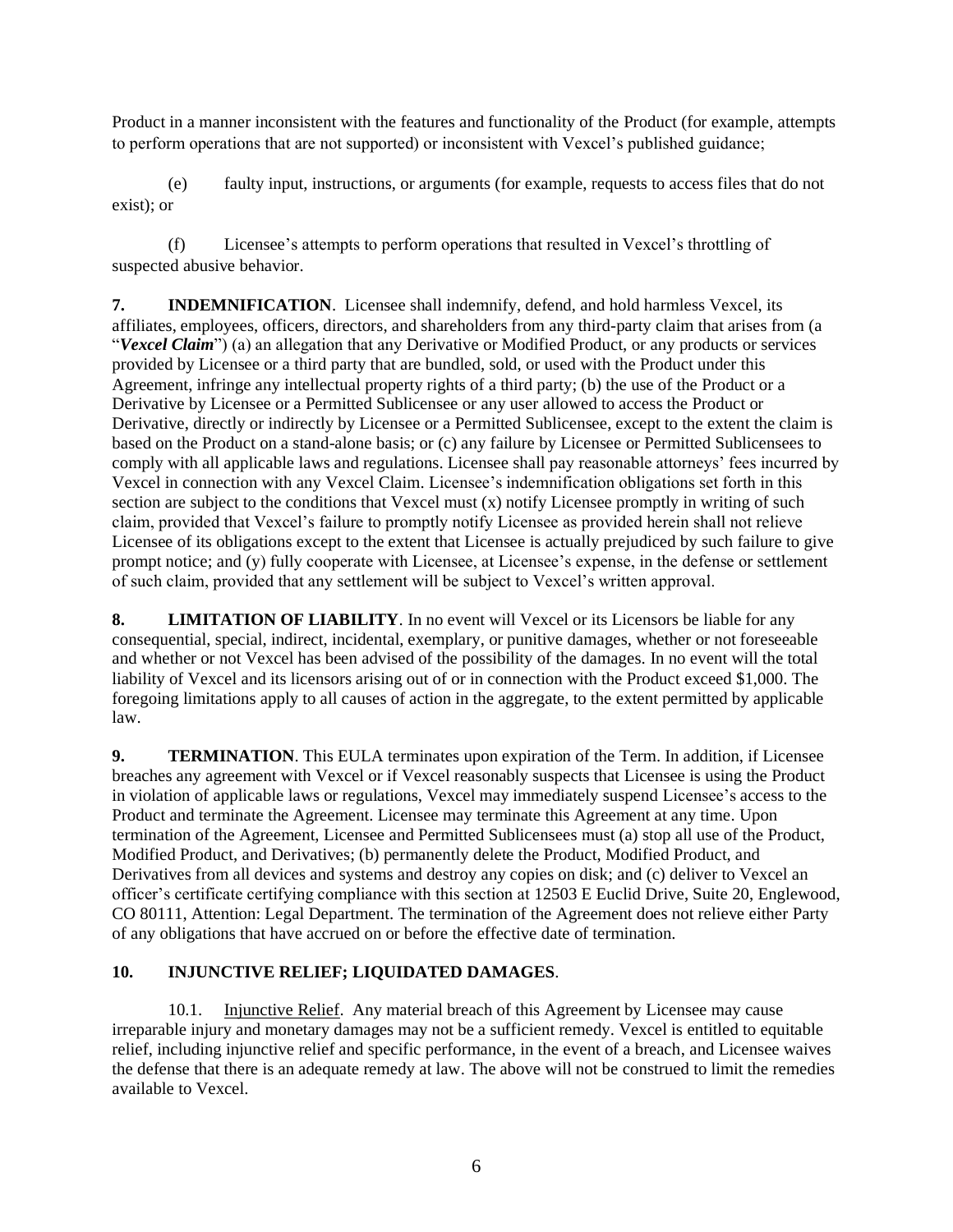10.2. Liquidated Damages. Vexcel may recover, at Vexcel's election, either (a) damages that arise from Licensee's breach of this Agreement; or (b) in the event of a breach of the License only, liquidated damages as contemplated by the statutory damages provision of the Copyright Act, 17 U.S. Code §504(c). For purposes of determining breach of the License and the calculation of liquidated damages, an image is infringed when it is improperly downloaded, improperly distributed, or used in the preparation of derivative works after being improperly downloaded. This liquidated-damages provision applies whether or not Vexcel has filed for a copyright registration in connection with such image. Licensee shall reimburse Vexcel for its reasonable attorneys' fees and expenses and for investigation fees incurred by Vexcel in enforcing its rights under this Agreement. The Parties acknowledge that this calculation of damages is reasonable as proportionate to the potential losses arising from the unauthorized use of the Product in light of the proprietary intellectual property that Vexcel has developed to maintain a competitive business advantage and the complexity of determining the monetary harm caused by misappropriation of that intellectual property through a License breach.

**11. GENERAL TERMS**. The Agreement constitutes the entire agreement between the Parties with respect to access to and use of the Product and supersedes all previous and contemporaneous agreements, understandings, and arrangements, whether oral or written; provided, however, that if there is any conflict between the terms of this EULA and the Customer Agreement, the Customer Agreement controls. The waiver of a breach of any provision of this Agreement shall not be interpreted as a waiver of any other or subsequent breach. The Agreement shall not be construed to establish any form of partnership, agency, or other joint venture between Vexcel and Licensee. If the performance of any obligation under this Agreement is prevented, restricted, or interfered with by reason of tornado, hurricane, storm, fire, flood, earthquake, explosion, pandemic, or other casualty or accident or act of God; strikes or labor disputes; inability to procure or obtain delivery of parts, supplies, power, telecommunication services, equipment, or software from suppliers, war or other violence; any law, order proclamation, regulation, ordinance, demand, or requirement of any governmental authority; or any other act or condition whatsoever beyond the reasonable control of the affected Party, the Party so affected will be excused from such performance to the extent of such prevention, restriction, or interference; *provided*, however, that the Party so affected shall take reasonable steps to avoid or remove such cause of non-performance and shall resume performance hereunder whenever such causes are removed. Any material breach of the Agreement by Licensee may cause irreparable injury and monetary damages may not be a sufficient remedy. Vexcel is entitled to equitable relief, including injunctive relief and specific performance, in the event of a breach, and Licensee waives the defense that there is an adequate remedy at law. In the event Vexcel must seek the services of an attorney to enforce the provisions of the Agreement, Licensee shall pay all reasonable attorneys' fees, costs, and damages incurred by Vexcel, whether such attorneys' fees, costs, and damages are incurred in or out of court. Any disputes arising out of this Agreement shall be governed by the laws of the State of Colorado, without giving effect to its conflict of law rules. Each Party consents to the exclusive jurisdiction and venue of the state and federal courts located in Denver, Colorado. Licensee may not assign (by operation of law or otherwise), rent, sell, sublicense, sub-contract or otherwise transfer the Agreement or any portion thereof to any other person, firm, or entity without Vexcel's written consent. Any attempted assignment or transfer in violation of this section will be null and void. Vexcel may freely assign or otherwise transfer this EULA and any Vexcel Customer Agreement. The Agreement will be binding upon Licensee and Vexcel and inure to the benefit of Licensee and Vexcel and their respective successors and permitted assigns. The headings or captions used in the Agreement are for reference purposes only and are not intended to be used or relied upon in interpreting or enforcing the Agreement. To the extent that any portion of the Agreement is deemed to be unenforceable, such portion shall be severed and deleted or limited to give effect to the intent of the Parties to the extent possible, and the remainder of the Agreement shall remain binding upon the Parties.

#### **YOU ACKNOWLEDGE THAT YOU HAVE READ THE AGREEMENT, UNDERSTAND IT, AND AGREE TO BE BOUND BY ITS TERMS AND CONDITIONS, AND FURTHER**